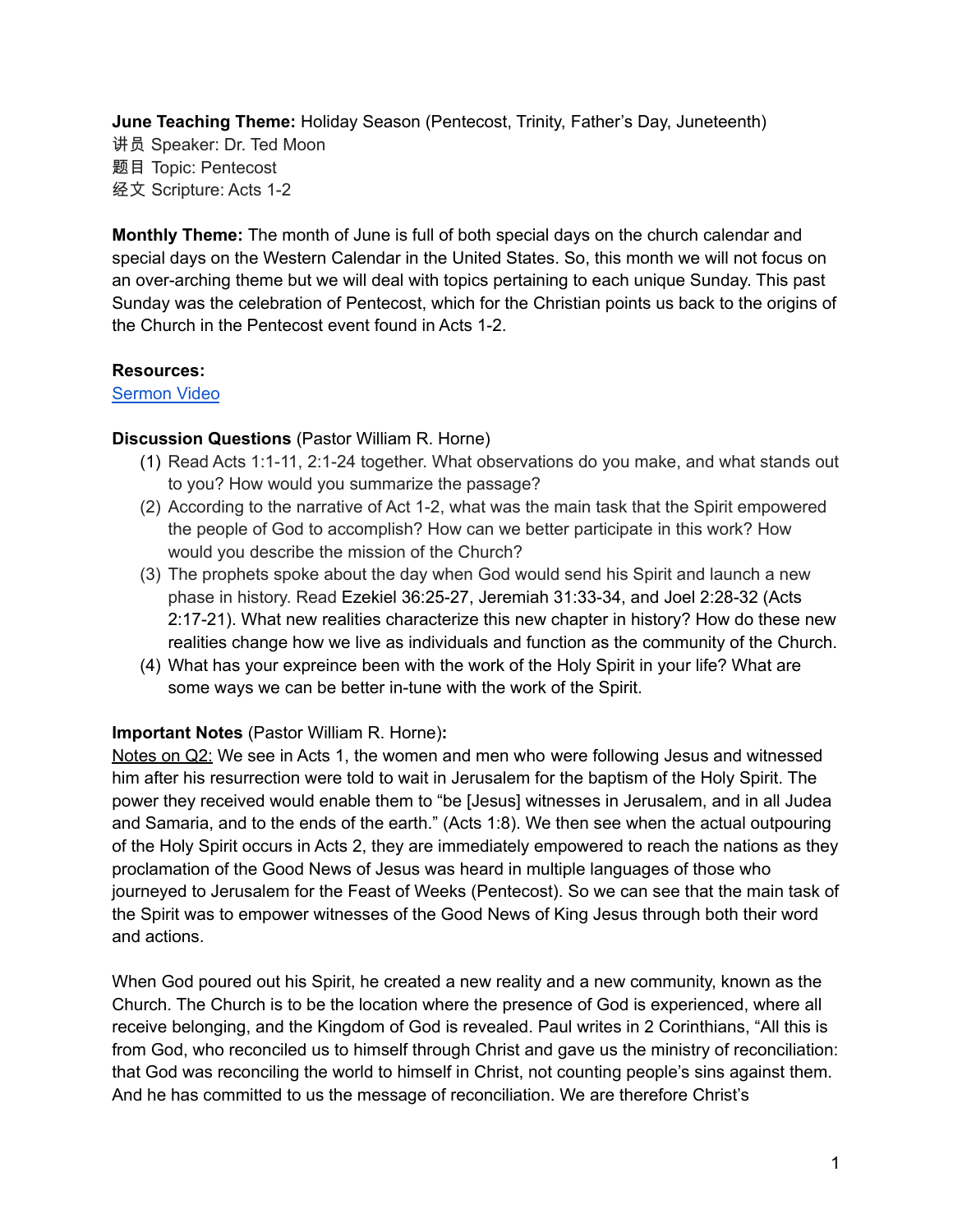ambassadors, as though God were making his appeal through us. We implore you on Christ's behalf: Be reconciled to God. God made him who had no sin to be sin for us, so that in him we might become the righteousness of God."

We see that the Church is A Kingdom Embassy whose Chief Ethic is Reconciliation.

In a broken, fragmented world, the Church is called to be the first-fruits of a new creation by embodying a reconciled community. The Gospel speaks to all areas of brokenness in our world, and we as Christ Ambassadors must "implore other's on Christ behalf to be reconciled to God." And that in this experience of reconciliation with our Creator and the hope of Ultimate reconciliation upon King Jesus' return, we would pursue reconciliation in all facets of life. That we would be people who pursue peace, who speak truth even in hard situations, who break down barriers with love.

And it is from this place of the new Messianic Age, launched by King Jesus and the pouring out of the Spirit, that we have a clear mission as the church. And it is from this clear mission that we must make all of our decisions as a local church body. What embodies this new reconciled, transformed community the best? Where has God called us to proclaim the good news of King Jesus in word. What actions has God called us to in our community to embody the way of his Kingdom? Where is God calling us to expand our imagination of what our community can be and what it can look like, in light of the work of the Spirit?

Notes on Q3: We see in Ezekiel 36:25-27 and Jeremiah 31:33-34 that this new age of the Spirit, is characterized by transformation and the ability to change. We, as both individuals and a community, have been empowered to live by the ways of the Kingdom. The Spirit has come and we can experience transformation. We are not trapped in brokenness, but through the work of the Spirit, we can experience change. Now, this doesn't mean that we will be able to escape brokenness and suffering, but we can experience change. We have been empowered to love God and love our neighbor as ourselves. We have been freed from the power of sin. The Messianic Age, launched in the Acts 2 Pentecost events, has opened up the door for the transformation of ourselves, others, and the type of communities we create.

In Joel's vision of the Messianic age, and Peter's proclamation in Acts 2, this new community launched by Jesus and the Spirit is a place where all social barriers and hierarchies are broken. The Spirit is available to all people - men and women, young and old, and those on the bottom of society who have been excluded from power. God is doing a new thing and creating a new community characterized by equality.

And this reality should and must change our mindset about others. That all people have been given the capacity to receive the Spirit and experience transformation. That all people are invited into the community of God's people. There is no such thing as someone who is "too far gone," or someone who is inherited rejected from the people of God. But, all are invited. All can experience the freedom of the Spirit of God.